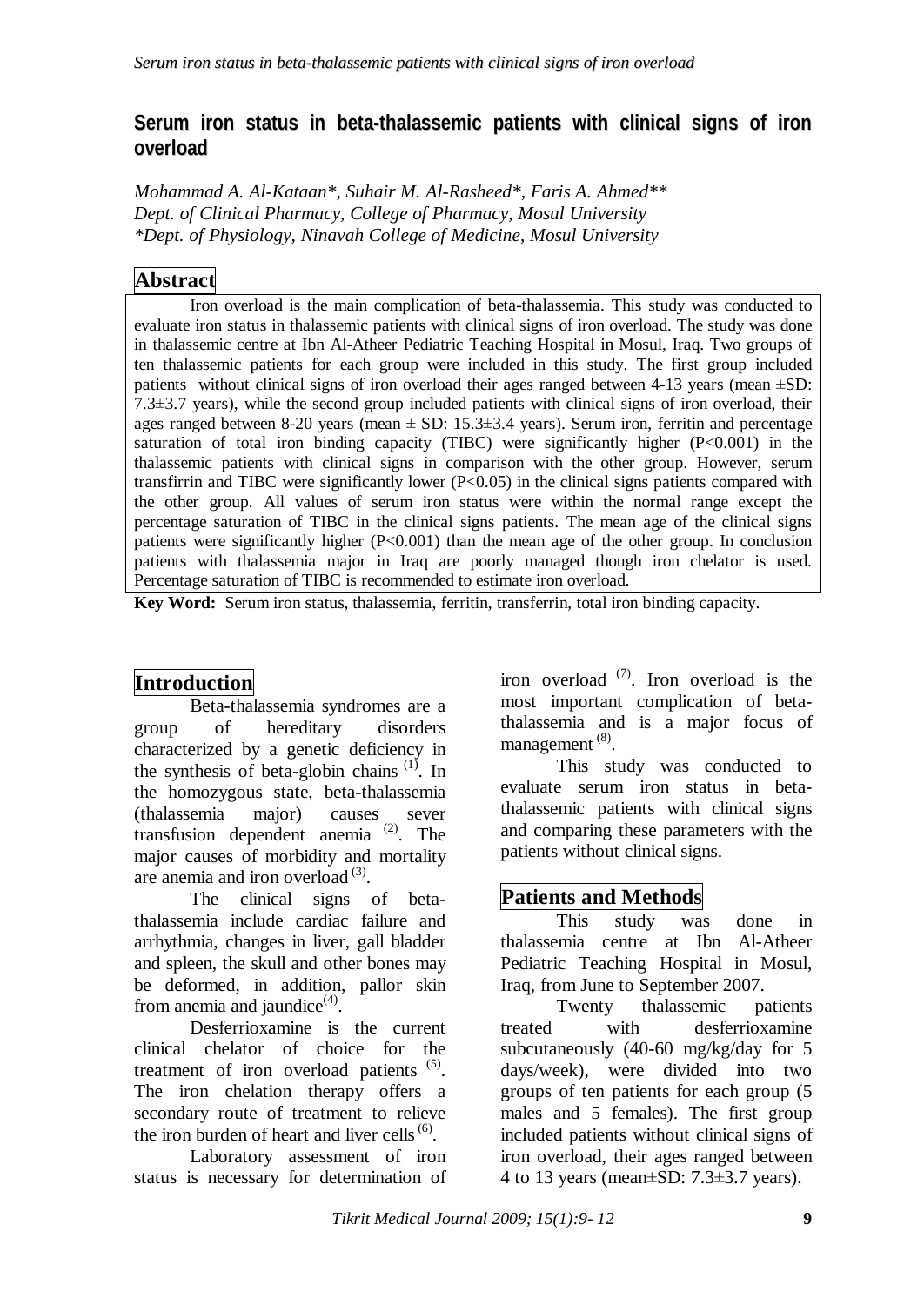The second group included patients with clinical signs of iron overload, their ages ranged between 8 to 20 years (mean±SD: 15.3±3.4 years).

The clinical signs of iron overload included in this study were bronze colour, spleenomegaly, facial expression (mangolian face), cardiomegally and stunded growth<sup>(9)</sup>.

The exclusion criteria of this study included patients with hepatitis B and C, cytomegalovirus, diabetes, and spleeneoctomy.

Seven ml of blood sample were taken from each patient and analysed for serum iron<sup>(10)</sup>, serum ferritin<sup>(11)</sup>, serum transferrin<sup>(12)</sup>, serum total iron binding capacity (TIBC)  $^{(13)}$  by using commercial kits (spainbio, spain).

Saturation of TIBC was obtained by the following equation  $(14)$ .

$$
Iron saturation\% = \frac{100 \times serum\ iron}{TBC}
$$

Data were presented as mean  $\pm$ SD. Unpaired t-test was used to compare between parameters.

## **Results**

In thalassemic patients with clinical signs of iron overload, serum iron, ferritin, and percentage saturation of TIBC were significantly higher (P<0.001) in comparison with those measurements in patients without clinical signs of iron overload, as shown, in Table 1. However, serum transferrin and TIBC were significantly lower  $(P<0.05)$ in the thalassemic group with clinical signs of iron overload in comparison with the other group (Table 1).

The age of the thalassemic group with clinical signs was higher  $(P<0.001)$ than that in the other group without clinical signs of iron overload. However, no statistical difference was found between the two groups for body mass index (BMI), (Table 1).

### **Discussion**

The management of beta thalassemia has changed in the last few years, with the availability of better transfusion regimen, iron chelation therapy, proper management of complication and good suppurative care<sup>(14)</sup>. It is now possible for a thalassemic child to have a near normal life span with a good quality of life<sup> $(14)$ </sup>. The combination of early diagnosis, improvement of monitoring for organ complications and advance in supportive care have enabled many patients who have severe thalassemia syndrome to live active lives well into  $adulthood<sup>(15)</sup>$ .

The age of the present thalassemic patients with clinical signs of iron overload was higher than that in the patients without clinical signs. It seems the duration of the disease is associated with its complications due to poor control of iron overload. Ladis et al.<sup>(16)</sup> reported that survivals, mortality and complications in thalassemia major were connected with the control of iron overload.

The more control of iron overload was associated with longer life and less complications  $(17)$ . In fact, the age of the present thalassemic patients with clinical signs of iron overload was relatively low, suggesting poor control of iron overload in the studied patients although iron chelation therapy was given for both groups. Tissue damage and fibrosis are seen in iron overload heart and liver, due to oxidative reactions initiated by redox activity of iron<sup>(8)</sup>.

Serum ferritin is a useful screening test for the intial diagnosis of thalassemia<sup>(18)</sup>. However, serum ferritin protein is an acute phase reactant, rising with any inflammation process from infection through chronic disease, to determine whether a high serum ferritin protein is due to iron overload or inflammation, it has been also necessary to determine serum iron and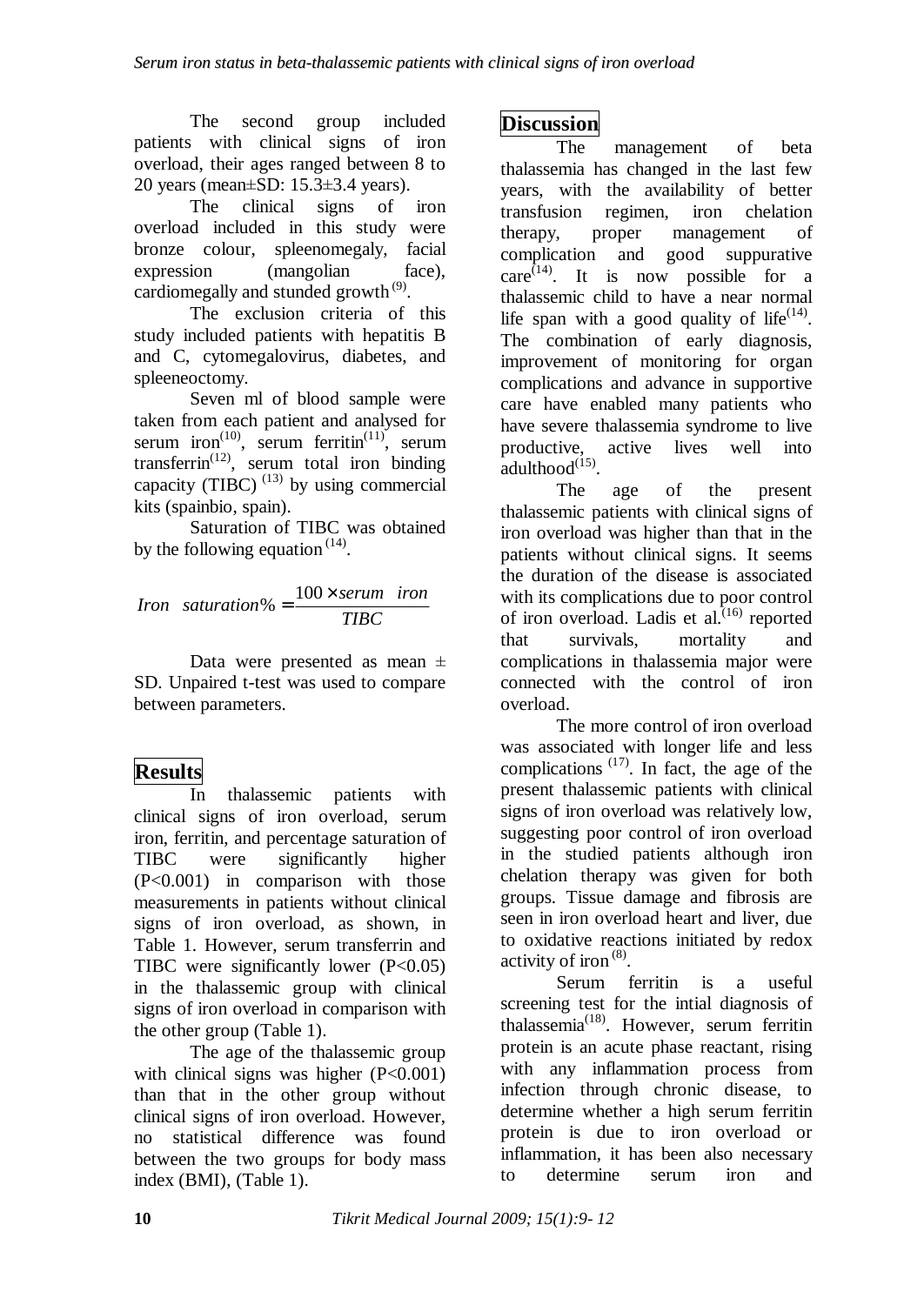transferrin<sup>(19)</sup>. Transferrin has a much longer half life in plasma than iron and shows short term of fluctuation <sup>(7)</sup>. Transferrin can be measured indirectly as the ability of the plasma protein to bind iron so called TIBC  $(7)$ . Therefore, it has been necessary also to determine serum levels of iron and percentage of saturation of serum iron binding capacity (20) .

The change in values of serum iron status which occurred in the patients with clinical signs of iron overload in comparison with patients without clinical signs elucidated the prognosis of the disease in the clinical signs group. However, all values of iron status were within normal range for both groups, except percentage saturation of TIBC. These results encourage the use of percentage saturation of TIBC for the determination of iron overload.

In conclusion, patients with thalassemia major in Iraq are poorly managed of iron overload, though iron chelator is used. Clinical signs of iron overload appear in young thalassemic patients due to poor control. Percentage saturation of TIBC is recommended to estimate iron overload in thalassemic patients.

#### **References**

- 1- Weatherall, DJ, Clegg, JB. The thalassemia syndrome. Blackwell scientific, Oxfor, England, 1998, pp 146-147.
- 2- Olivieri, NF. The β-thalassemias. New Eng J Med 1999; 341: 99-109.
- 3- Borgna-pignattic, C; Rugolotto S, De Stefanoٍ P, Piga A et al. Survival and disease complications in thalassemia major. Ann N Y Acad Sci 1998; 850: 227-31.
- 4- Bishop ML, Fody EP, Schoeff L. Clinical chemistry. Principles, procedures, correlations. lipincott Williams and Wilkins, London. 2005, pp 367-364,
- 5- Hershko, C, Konijn AM, Link G. Iron chelators for thalassemia. Br J Haematol 1998; 101: 39-406.
- 6- Fluckiger, A, Imbach P, Pfenninger E, Stocker F, et al. Effect of two years of desferrioxamine therapy of iron balance, ferritin, liver and heart in patients with thalassemia major. Hely Pediatr Acta 1985;40:293-304.
- 7- Smith AF, Beckett GJ, Walker SW, Rae PWH. Clinical biochemistry. Blackwell Science, UK. 1998, pp. 175-185.
- 8- Oliveri, NF, Brittenham GM. Iron chelating therapy and the treatment of thalassemia. Blood 1997; 89: 739-61.
- 9- Hay WW, Hayward AR, Levin MJ, Sandheirmer JM. Current pediatric diagnosis and treatment. Lippencott, Williams and Wilkins, New york,2003 :.p 737.
- 10- Stockey LL. Ferrozine. A new spectrophotometric reagent for iron. Anal Chem 1970; 42: 779-81.
- 11- Bemard A, Lauwerya R. Turbidimetric latex immunoassay for serum ferritin. J Immunol Methods 1984; 71: 141-147.
- 12- Kreutzer MJ. An immunological turbidimetric method for serum transferrin determination. J Clin Chem Clin Biochem 1976; 14: 401- 406.
- 13- Baadenhuijsen H, Deimann LGJ, Jansen apo-E. Modification of Ramay's method for correct measurement of total iron-binding capacity. Clin Chim Acta 1988; 176:9-16.
- 14- Cunningham MJ. Update on thalassemia: Clinical care and complications Pediatr Clin North Am 2008; 55: 447-60.
- 15- Dubey AP, Parakh A, Dublish S. Current Trands in the management of beta thalassemia. Indian J Pediatr 2008; 75; 739-43.
- 16- Ladis V, Chouliaras G, Berdousi H, Kanavakis E, et al. Longitudinal study of survival and causes of death in patients with thalassemia major in Greese. Ann N Y Acad Sci 2005; 1054: 445-50.